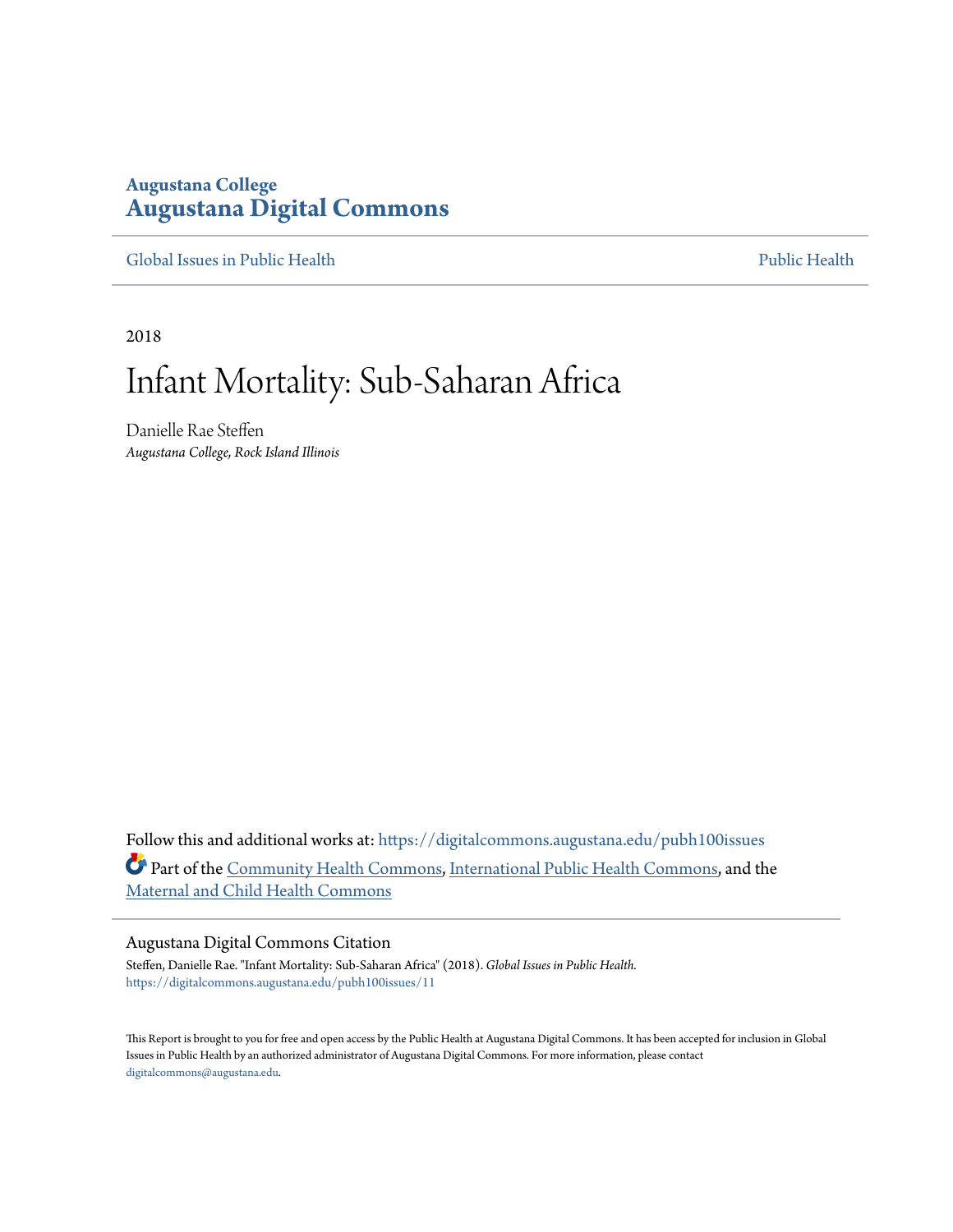# **Infant Mortality in Sub-Saharan Africa**

### **Infant Mortality**

Infant mortality is a noncommunicable condition that can be the result of many different issues. It is measured using the infant mortality rate which refers to the number of infant deaths under one year of age per 1,000 live births. Some of the causes of infant mortality such as birth defects, sudden infant death syndrome, and premature births are primarily out of the control of health professionals and the infant's family (Lehtonen et al., 2017). However, in less developed regions like Sub-Saharan Africa (SSA), many infant deaths are caused by more preventable factors such as lack of access to basic sanitation, clean water, and adequate healthcare (Ester et al., 2011).



http://mhealthwatch.com/gsma-sub-saharan-africa-lea ds-the-world-in-mobile-growth-22040/

Because each case of infant mortality is based on unique factors, gender and race typically do not have a large effect. However, socioeconomic status plays a significant role due to the ways in which it impacts the access that infants and their families have to resources such as vaccines and other types of medical care. As a result, deaths caused by cases of infection and asphyxia are much more prevalent in the

low-income countries of SSA than in developed areas such as North America and Europe (Lehtonen et al., 2017).

### **Epidemiology**

The low-income countries in the SSA region report amongst the highest incidence of infant mortality in the world with Niger reporting 81.10 deaths/1,000 live births, Somalia reporting 94.80 deaths/1,000 live births, and the Central African Republic reporting 86.30 deaths/1,000 live births (CIA, 2018). Additionally, Sub-Saharan countries such as Nigeria, Mali, Guinea-Bissau, and Chad are also included in the top ten highest infant mortality rates in the world (CIA, 2018).

When it comes to the high infant mortality rates of these SSA countries, one of the most influential social determinants of health is access to health services. A study conducted in Ethiopia showed that children who lived more than one and a half hours from a health care center, which included 90% of the children in the study, had three times the risk of death (Yemisrach et al., 2012). This also demonstrates that place and transportation play a large role in the lives of those living in this region. Because the locations where healthcare is available are so widespread, most people do not live within walking distance of such a facility and have no access to any other form of transportation which makes it difficult, if not impossible, for many new and expecting mothers to receive adequate care for themselves and their children. **Solutions**

While infant mortality is still a large problem in developing regions like SSA,